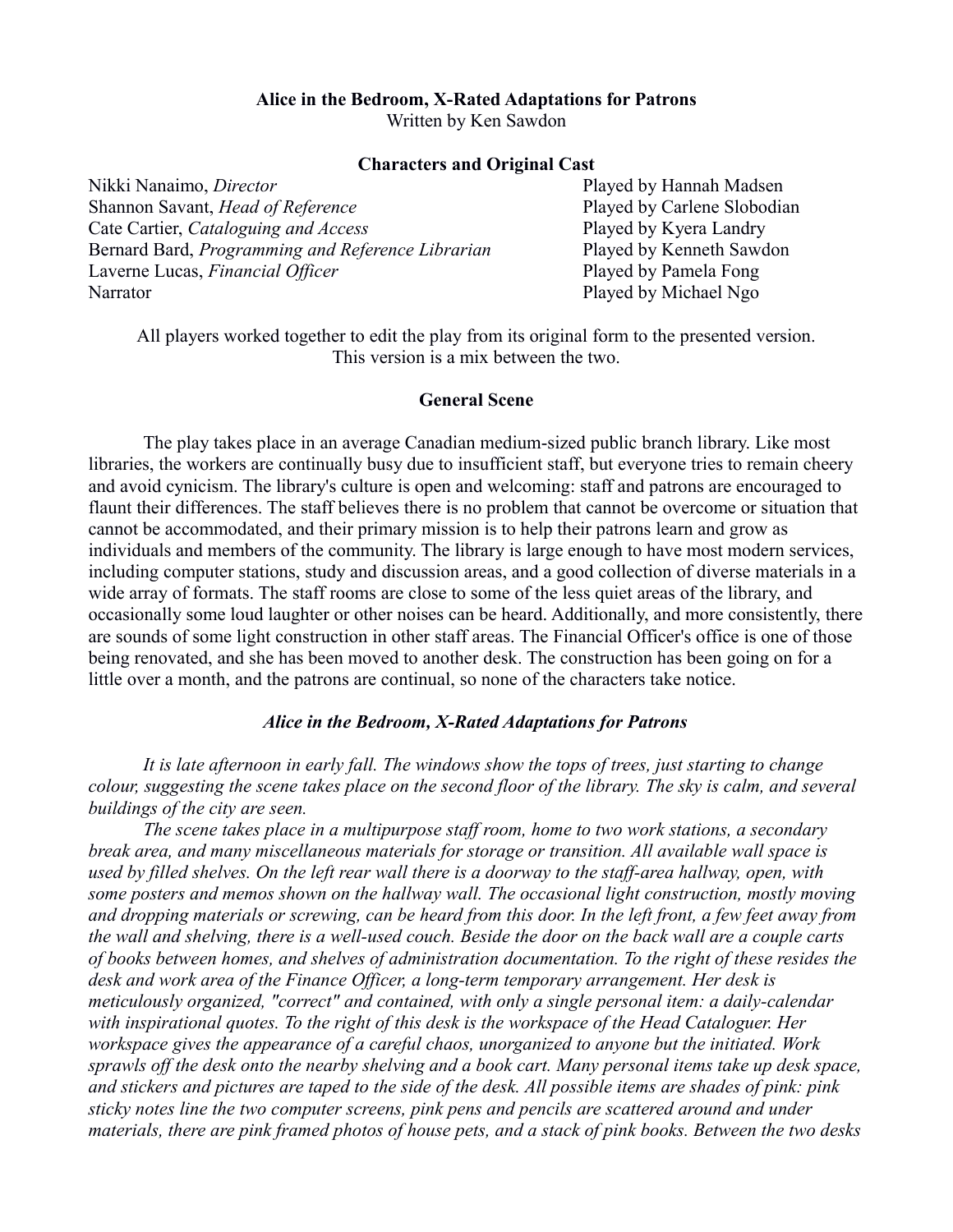*is a small open area, with a single chair turned towards the audience and the cataloguer's desk. To the right of the cataloguer's desk, in the rear, is another doorway. This doorway leads to the stacks, and some patrons can be heard making use of the space. Right front acts as a secondary break area, with a large comfortable chair and a couple other less impressive, left-over, chairs and a small table. There are three windows on the back wall, one behind each desk and another in the centre.*

*Four people are already in the room. The Finance Officer, Laverne Lucas, is at her desk, engrossed in mundane administration. She is wearing attire best described as professional. Her top is a bland and pale brown, smart but with no embellishments. She has dark pants, with a sharp crease, and simple shoes with a low heel. She wears only two accessories: a thin watch and a pearl necklace. Her hair is a maintainable short bob. She is a diligent worker, but has only been working at the library for a couple months. She is calm, but rarely at ease: she is not entirely comfortable being open with her own thoughts and feelings, and may not be fully accepting of others'.*

*The Head of Programming, Bernard Bard, is seated in the chair between the two workstations with his back to Laverne. He has a laptop in front of him, open and resting on one of the more stable piles of the cataloguer's desk. He is also a new hire, with only three and a half months at the library, but he has managed to fit in and became fast friends with the Head Cataloguer. He has an easy-going and warm personality, and gives the impression of introspection and ingenuity. He wears ordinary dress shoes and dark jeans. His dress shirt is a deep green, and he has a patterned green sweater-vest. His hair in a designed mess, and he keeps a pencil behind his ear. He has thick black glasses. He is talking with the cataloguer, and occasionally tapping on his laptop.*

*The Head Cataloguer, Cate Cartier, is at her desk talking with Bernard Bard and working, though she doesn't need to put much attention into the process. She bubbles with energy, and looks like a woman that loves to laugh. She is comfortable in the library, in which she has worked for years, but gives the impression that she would speak her mind regardless of comfort. She telegraphs her thoughts with dramatic facial and hand gestures. She wears only shades of pink. There is a pink clip in her hair,*  which flows down her back. She wears a pink dress with lace overlay which goes down to her knees, *and pink seamed nylons. She has pink pumps with a bow and kitten heels.*

*Finally, the Head of Reference, Shannon Savant, sits in the comfortable chair in the right front of the stage. She has a calm that cannot be removed; she extrudes experience and the wealth of knowledge in her almost shines out of her. Her outfit is a beautiful clashing chaos: no theme of style or colour is consistent, but it all comes together and draws attention. Colours and designs are bright and pop out, but do not disgust the eye. Each individual part of her attire is a fashion fantasy. She does not notice her own outfit, and likely put little thought into it in the morning. She is finished on the reference desk for the day, and is going through a stack of materials for an in-depth research question. She has a*  book, or other resource, in one hand, and is writing on a pad of paper in the other. The book, or *resource, she holds does not cover her face, but she very rarely looks up from her project. It is clear that she pays attention to the conversation around her, though, because she has subtle changes in facial expressions, or may give a slight nod.*

CATE--(*to Bernard, counting on her fingers)* Well, I remember we did Shakespeare, of course, *The Wizard of Oz*, there was one on *The Hitchhiker's Guide to the Galaxy*, the year the film came out, but we had to supplement that. That led to the week on *Discworld*, OH! (*exciting herself, forgetting her finger counting*) and we had one on influential poets, but people wanted Canadian stuff so we had to do one on Canadian poets, then later on famous Canadian works! Since we have the local author's shelves we haven't done a week on them. The Alan Moore week was great! We managed to get most of his works in for that.

BERNARD--(*bringing her back on task*) Okay, so, this time is *Alice in Wonderland.* How did that get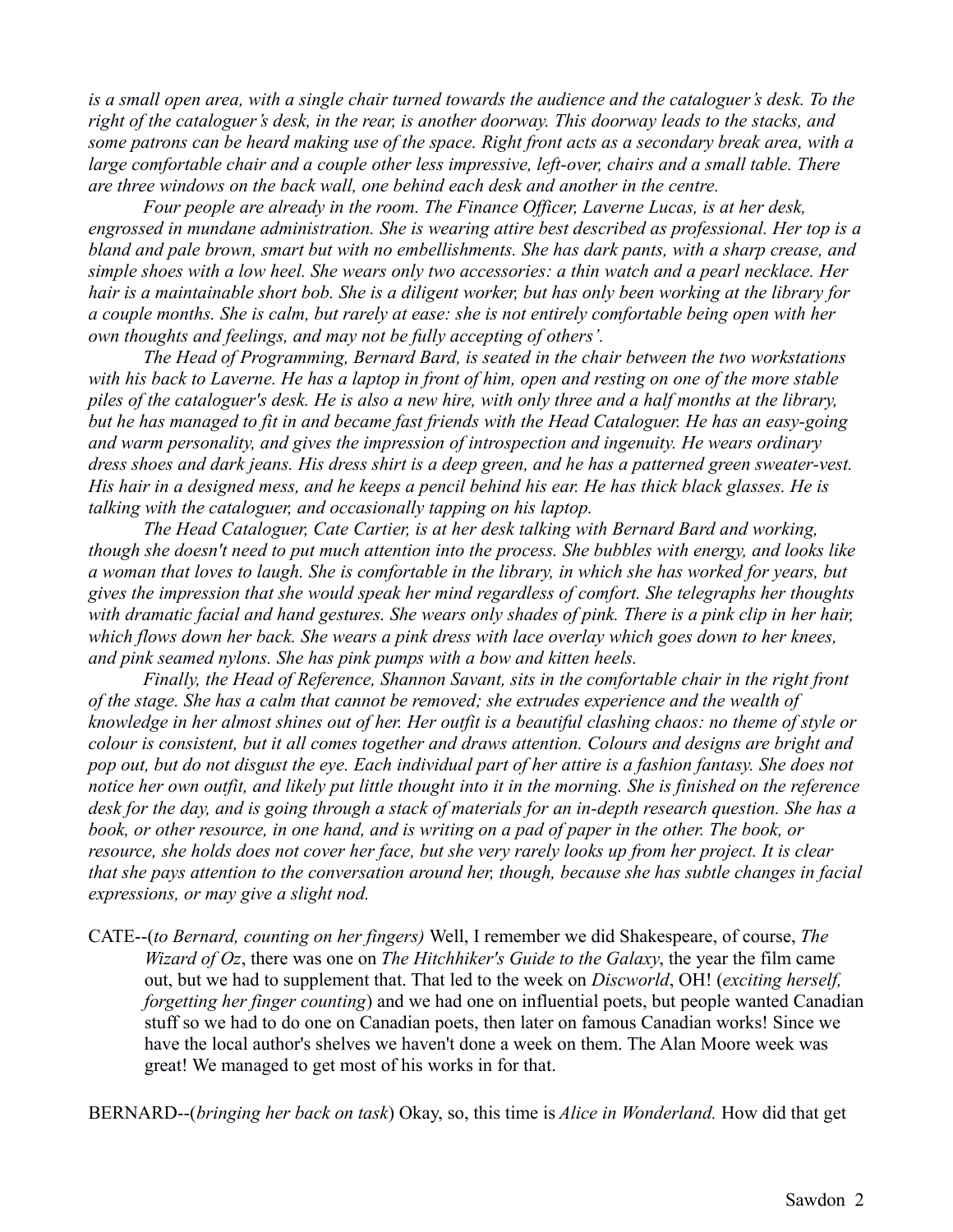decided?

- CATE--Well, each Theme Week we have out a suggestion box for the next event. Alice has been kicking around in there for awhile. We also just try to observe the interests of people.
- LAVERNE--(*has been listening with one ear to the conversation, now decides to give her opinion*) Well, it is going to be easy to select materials for *Alice in Wonderland*: two books by Carroll, two films by Disney. Done.

(*BERNARD stands and wanders left to sit on an empty corner of LAVERNE'S desk while CATE talks. LAVERNE is clearly uncomfortable with him sitting on her desk, and being surrounded by CATE and BERNARD, who just wants to add her to the conversation*)

CATE--(*with some shock and disbelief*) But...there are just so many adaptations...

LAVERNE--(*rhetorically*) But, are they worth watching?

- BERNARD--(*calmly*) I don't think it is worthwhile to judge a huge swath of adaptations as 'good' or 'bad'...we're just presenting our patrons with...a universe of ideas...(*struggling to find the words*)
- SHANNON--(*noticing BERNARD is struggling, she speaks, though she does not look up*) We present them with a large chunk of the 'phase space' surrounding a work. A concept refined by Margaret Mackey, "it's the notional space which contains not just the actual [story] of the present moment, but all the possible [stories]" (19). Mackey, Margaret. "Playing in the Phase Space: Contemporary Forms of Fictional Pleasure." *Signal* 88 (January 1999): 16-32. Print.
- (*BERNARD looks shocked, less because of what she said than how she said it*)
- CATE--(*excited again*) Right! We don't limit the Theme Week to just 'official' or 'popular' works and adaptations. We try to give our give our patrons a view (*miming binoculars*) into uncharted lands, so they can explore (*miming cutting through vines*) works and find their own treasures (*beaming happily*)
- BERNARD--(*getting up from LAVERNE'S desk, to her relief, and starting to pace between the desks, front centre*) Okay. So, we can have the well-known Carroll works and Disney adaptations displayed front and centre (*LAVERNE looks satisfied with herself*), but we'll surround it with lesser known adaptations. (*Thinking*) Actually, we'll have stuff around the entire library. We'll encourage people to go through different areas to find different stories taking pieces from the Alice phase space. We can't give out potions and cakes, but we can dress the library up a bit to represent portions of the story and get people to explore. Physically and mentally. (*Pausing in thought, standing on the right side of CATE'S desk*) What about the adults?

CATE--(*confused*) Adults? What about them?

BERNARD--Well, most people think of *Alice's Adventures in Wonderland*, and the sequel, and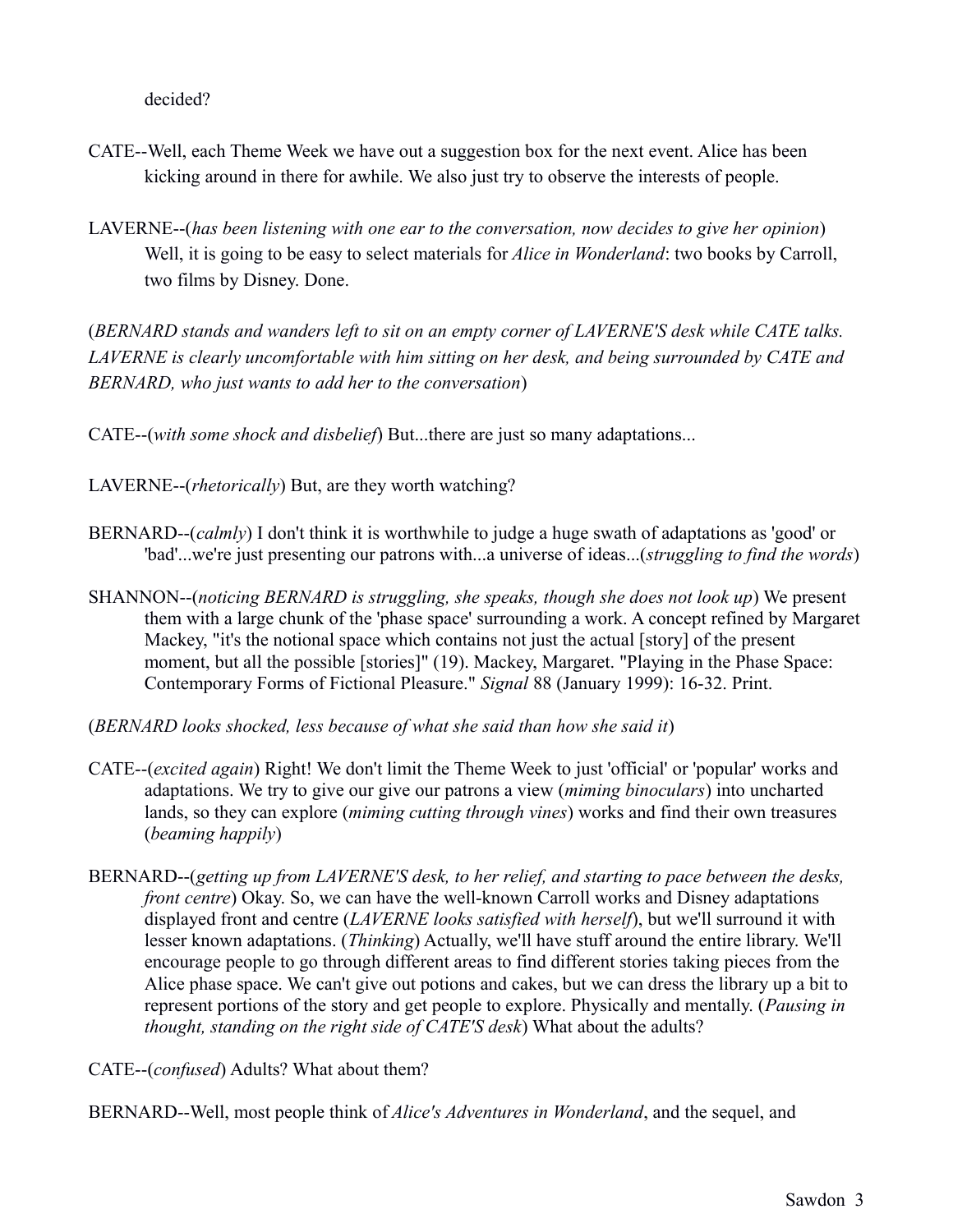adaptations that are child oriented. But, there's a lot of works that are more adult oriented. (*CATE nods; LAVERNE looks confused*)

(*NIKKI enters through the door rear left. She has the appearance of one who is professional and diplomatic, but perhaps eccentric. She has fostered the library's culture of professional service while also encouraging energy and almost unrestrained experimentation. Her hair is in a tight bun, and she has silver glasses around her neck hanging by a chain. She wears a voluminous white blouse with an array of buttons promoting various organizations and causes. She has bell-bottom blue jeans, with an embossed design at the ankles. She has running sneakers on, which are primarily a bright orange and clash with her outfit. When she enters the others acknowledge her, even Shannon briefly turns to nod. NIKKI smiles at them, and then drops onto the couch front left, stretching her legs out*)

- NIKKI--(*after letting out a sigh, which screams of a stressful but not unusual day*) Adult oriented materials? What are we talkin' about?
- CATE--(*smiling mischievously)* Bernard was just suggesting that we have a collection of pornographic Alice-themed materials for the pervs coming in for Alice Week.
- BERNARD--(*quickly*) I didn't say pornographic, and I certainly didn't call any of our patrons perverts.
- NIKKI--(*waving off his concern*) You might not, but I would (*CATE softly laughs*). I found another one looking up porn and touching her bits while on a computer station. In any case, I think it's a good idea. It would be easy to set up another table with adultish Alice adaptations.

(*BERNARD attempts to find a spot to sit on CATE'S desk, but quickly gives up. He takes a smaller chair from the right side break area and turns it around to see everyone before sitting on it*)

- LAVERNE--(*absolutely shocked that this is getting traction*) You cannot be serious! And a whole table?! There cannot be that many books!
- CATE--(*placating and condescending, with pseudo-sympathy*) Oh, dear. Dear, there's tons of material we already have in the system. Actually, I think I even saw something on that cart over there (*starting to stand up*)
- NIKKI--(*quicker to her feet, and making motions to CATE*) Hold on, I'm closer. This little cart-y? Now, let me look...(*bending down to scan a book cart near the rear left door*) Ah! I suspect you meant this: *Alison's Wonderland*? (*Holding up Tyler, Alison, ed. Alison's Wonderland for all to see*)
- BERNARD--(*pleasantly surprised*) Oh! I've read that one! I don't think it actually has an Alice adaptation, but it certainly has tons of fairy-tale adaptations (*LAVERNE looking more and more appalled, noticed by BERNARD*). I think you'll find a good quote in the introduction explaining why fairy-tales are popular for adaptation. First paragraph.
- NIKKI--(*flipping to page 9, scanning briefly before finding what BERNARD referenced. She speaks with the voice of a practised reader*) "Why fables and rhymes and stories of years gone by? Because the familiar cadence of these magical tales clings to us like the fabric of dreams. The *once upon a time* is already in place--the *happily-ever-after* is waiting for us" (*interrupting herself*) 'once upon a time' and 'happily-ever-after' are italicized. (*Returning to the reading*) "It's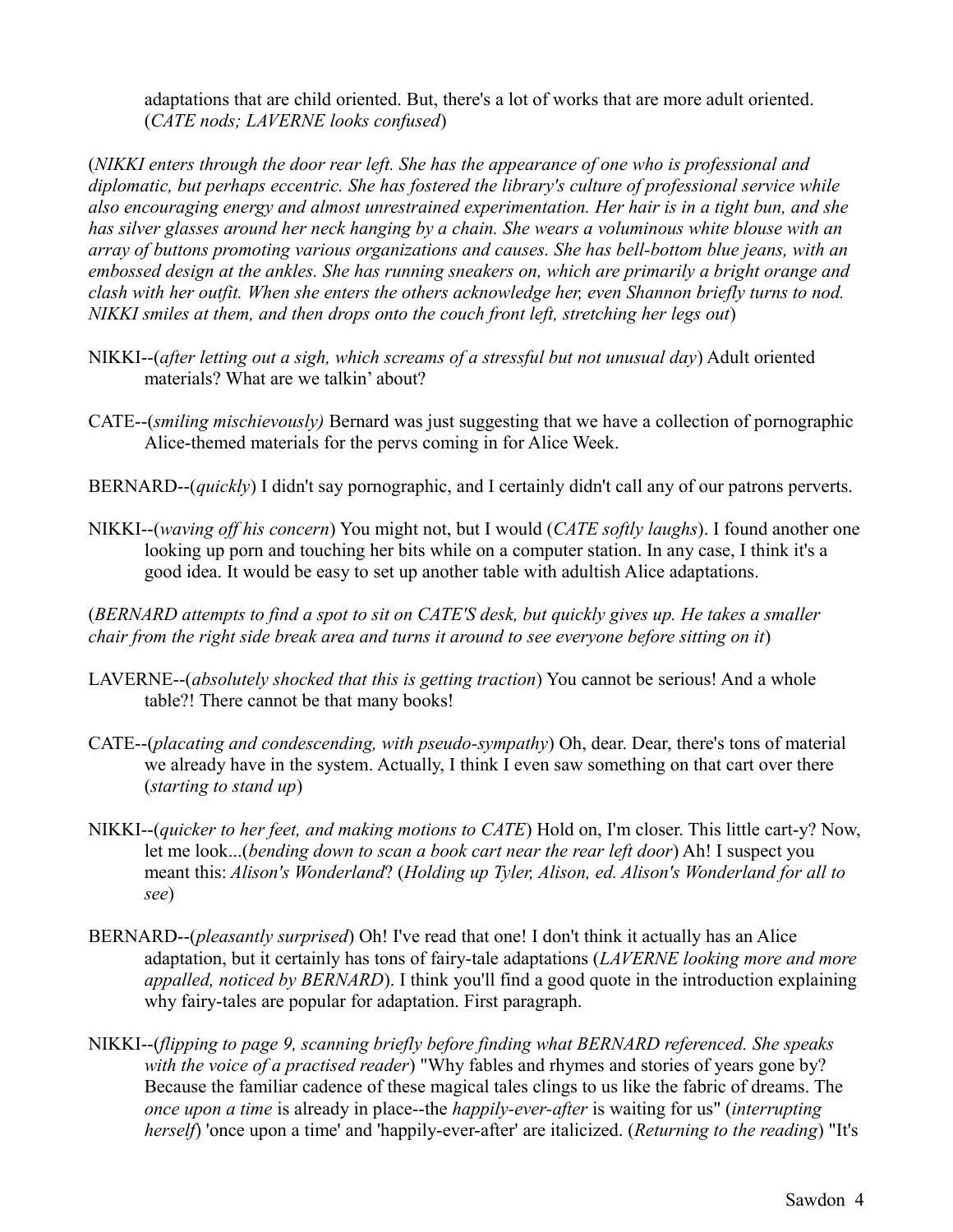the part in the middle that's rich with promise, the sticky-sweet candy-coloured goodness of a whole new type of 'Hansel and Gretel' story."

BERNARD--(*enthusiastic*) Exactly! The authors and readers get to expand the...the phase space (*smiling at SHANNON, though she doesn't appear to notice*), and take the familiar and rework it into something else.

(*NIKKI returns the book to the cart, and sits on the same corner of LAVERNE'S desk that BERNARD was previously in. LAVERNE is, again, uncomfortable, but tries to hide it*)

- CATE--(*expanding*) Not every author wants to spend time and page space building a whole new world when they can take something, with respect and care, from another. It's like there's a sliding scale of intertextuality, and authors can have subtle allusions to a work, or bluntly trace over the same lines.
- BERNARD--(thoughtfully) Fairy tales, and children's literature generally, are "easy targets for retelling."
- SHANNON--Page 135, Tribunella, Eric L. "From Kiddie Lit to Kiddie Porn: The Sexualization of Children's Literature." *Children's Literature Association Quarterly* 33.2 (2008): 135-155. Print.
- BERNARD--(*again shocked at SHANNON'S statement*) Was...was I quoting something? Also, I can hear the italics in your voice. (*To the others*) Can anyone else actually hear the italics in her voice?
- LAVERNE--(*shocked and indigent*) We are not going to suggest people read child porn, are we? I still cannot believe that the library would suggest anyone read pornography!
- NIKKI--(*diplomatically*) Laverne, are you uncomfortable with, or offended by, this conversation?
- LAVERNE--(*thinking then answering slowly*) I am not suggesting that this is inappropriate, or trying to shut down the conversation. But, I think the library should be careful about what is displayed.
- NIKKI--I think it's appropriate for us to have pornographic works available to our patrons. Besides the obvious intellectual freedom and access debate, there's a long history of repressing and then slowly accepting the artistic, and otherwise, merits of pornography. (*NIKKI stands, and wanders, collecting stationery into a bundle for some unknown task*). I read a very interesting article by David Bennet. I think it was, "The Postmodern Ends of Obscenity: Pornography, Self-Parody, and Aesthetics." Bennet described the move from the moral philosophy of Shaftesbury and Kant—
- LAVERNE--(*interrupting*) Shaftesbury? You are making that name up! That name came from a porno! (*CATE and BERNARD laugh*)
- NIKKI--(*continuing, ignoring the interruption*) And they, "preached subjugation of the body's interest to the mind, or the sublimation of sensual experience toward positive, rational ends." They attempted to remove the body and sensation from works, and focus all art and efforts towards more sterile aesthetics. They wanted art to be, "disinterested," where pornography elicits interest. There was one quote in particular that I love: "Sex could be a great leveller, standing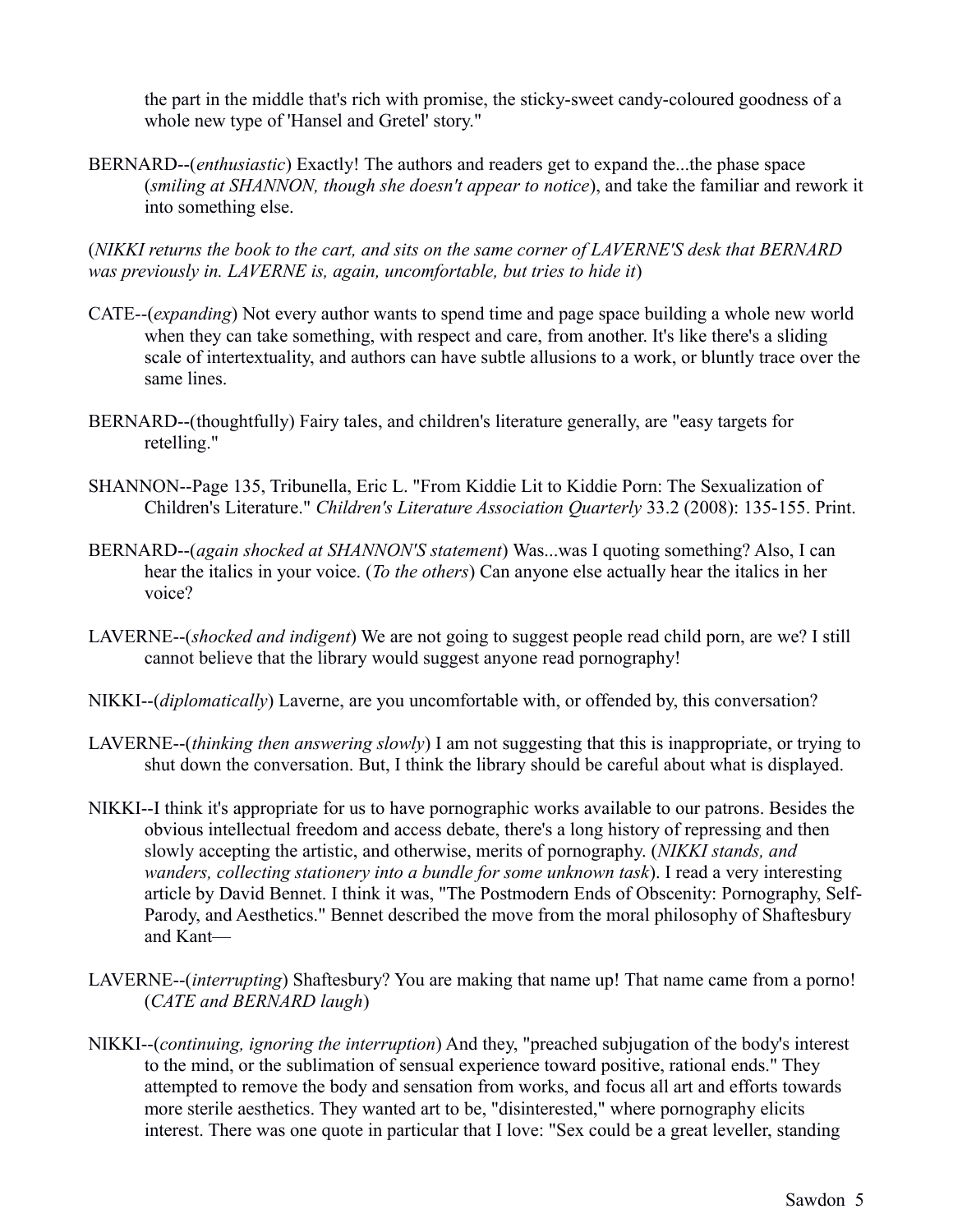for a truth of Nature that divided through social hierarchies: pornography argued that everyone--priests, monks, and monarchs included--had bodies with sexual desires and organs that defecated and urinated; hence its utility to satirists for mocking the pretensions or hypocrisies of religious and political authorities which preached the denial or sublimation of individual, sensual interest because of its potential to disrupt community." So, pornography or any obscene work is subversive in both format and content. I think Bennet said it was, "the late Victorian and early modernist period that the dichotomy between art and pornography...began to break down." Though, some people still argue that pornography should be kept out of fiction, because it is too real to be fiction. At least the hard-core stuff.

# SHANNON--Pages 64-6, and 68.

- NIKKI--(*SHANNON'S citing bringing little response from NIKKI*) Sure. The point is that porn shouldn't just be dismissed out of hand. There are important reasons for porn, besides just getting people off. And porn is frequently intertwined with parody and satire. It's a legitimate medium for expression of ideas and criticism. Besides, just because we display an item does not mean we endorse the ideas within. (*NIKKI is finished collecting the papers, envelopes, and labels that she was collecting, and dumps them onto the couch. She then stands behind the couch, and leans on the back*) Bernard, did you have any works in mind to highlight in the adult area? Pornographic or not.
- BERNARD--(*standing and, once again, pacing front between the desks*) Well, we could have some of the Erotica, like *Alison's Wonderland*, but I'd prefer to highlight other works. Ideally, we could get some unusual mediums, too--not just books.
- NIKKI--*American McGee's Alice*. (*Seeing BERNARD and LAVERNE'S blank looks*) It's a video game, and a pretty popular one at that. We had some girls dress up as Alice from the game last Halloween--you should remember that Cate (*CATE nods*)--the costume includes a bunch of blood splattered on the dress, and a knife (*CATE mimes stabbing*). Two of the girls actually brought actual knives into the library, and Cate had to keep them back here until they left (*CATE'S miming intensifies*). It's not pornographic, or really very sexual, but it is certainly adult oriented. We can have that up in the display, but it's already well known to our target patrons.
- SHANNON--(*picking up on the mention of costumes*) "Every year around Halloween adults take the opportunity to dress up in 'sexy' adult-sized versions of [...] Alice's white pinafore refashioned as lingerie-like costumes, whose marketability hinges on the carnivalesque pleasure in adult nostalgia, revelry in the taboo, and exertion of adult agency over the artifacts of childhood." Tribunella, page 136.
- CATE--(*excited, memory jogged by SHANNON*) Oh! *Lost Girls*! From Alan Moore Week! Alice is one of the three main characters, and it should be in the system (*starting to type furiously on her keyboard*)
- BERNARD--I've read that one. As I recall, Moore and Gebbie, "embraced the label 'pornography'...and discussed it as an effort to reunite artistic and pornographic endeavors."

SHANNON--Tribunella, page 136

(*BERNARD looks shocked, knowing he once again unknowingly quoted the article*)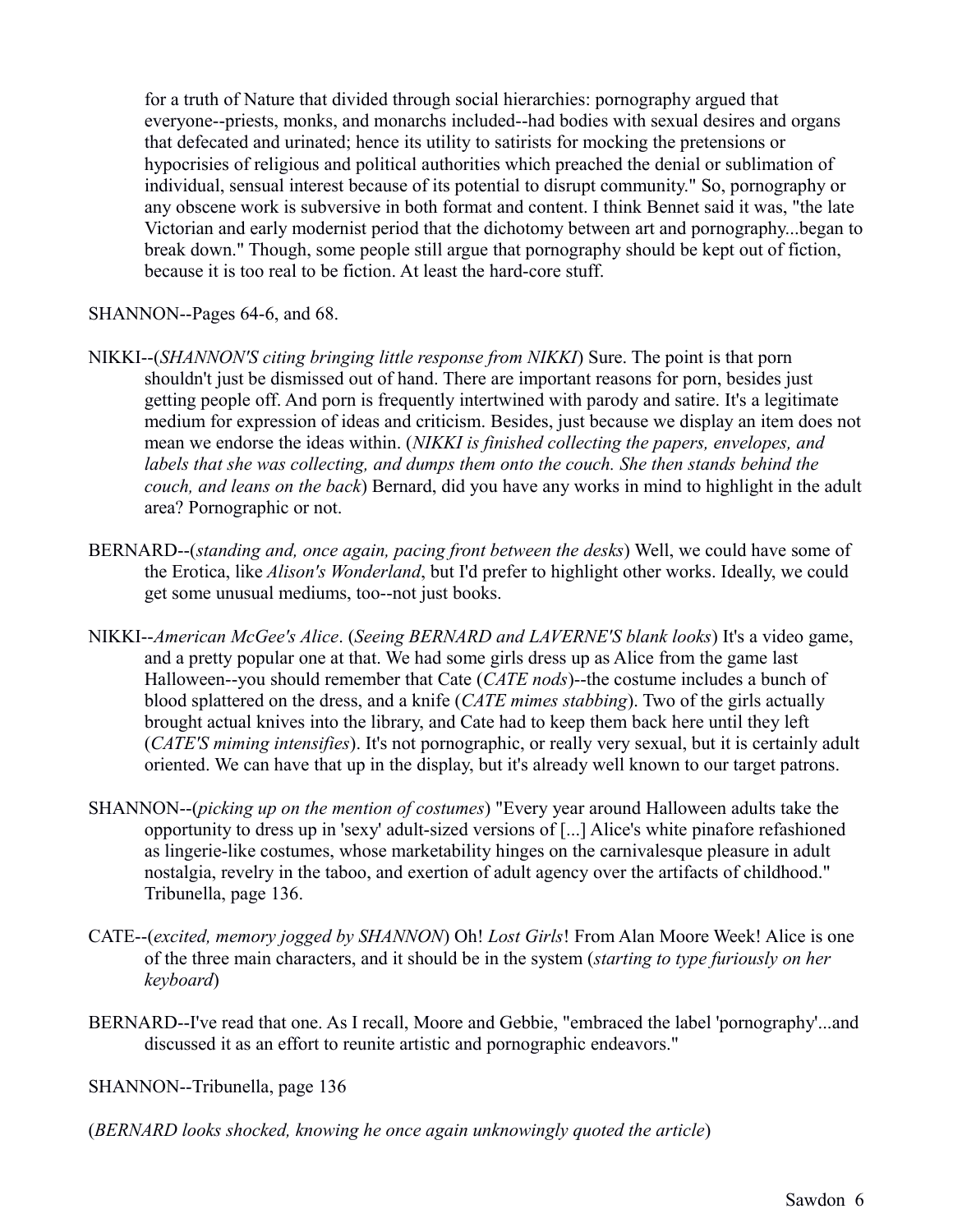BERNARD--(*still defeated*) I guess I should just read that article...

CATE--(*happily*) Here it is! It's out right now. But there's no hold, so we can get it for Alice Week.

LAVERNE--(*unhappily*) Joy of joys. Child porn in the library.

- NIKKI--My understanding of pornographic children's literature is that, usually, it's more about identifying as the child, in a sort of return to innocence and reimagination of youth. Further, the children are not entirely children: they're sort of a hybrid between children and adults.
- SHANNON--Pages 138 and 141-3 (*NIKKI nods, accepting this citation*).
- BERNARD--(*trying to return to Lost Girls*) Besides, the story is more of a feminist exploration of trauma. The graphic novel, "traces a path from abuse to women re-discovering their own desire." The heroines come, "to terms with different forms of exploitation and abuse." The story gives an account of Alice's fall, due to rape and a repressive Victorian society, and her resistance strategy: "entering the world beyond the looking glass, a world where she is the arbiter of her own pleasure." Escapist, but necessary. Then she rises through solidarity with other abuse victims.
- SHANNON--Pages 83, 85-86. Brigley-Thompson, Zoë. "Theorizing Sexual Domination in *From Hell* and *Lost Girls*: Jack the Ripper versus Wonderlands of Desire." *Sexual Ideology in the Works of Alan Moore: Critical Essays on the Graphic Novels*. Eds. Comer, Todd A., and Joseph Michael Sommers. Jefferson, North Carolina: McFarland & Company, Inc., Publishers, 2012. 76-87. Print.
- BERNARD--(*exasperated*) It's like every thought I have isn't my own. (*With sad sarcasm*) Thanks, Shannon...
- SHANNON--(*apparently not catching BERNARD'S tone*) You're welcome.
- CATE--(*thoughtfully, with more calm than is usual for her*) Now, I read *Lost Girls*, too.
- BERNARD--(*interrupting*) The second volume caught your eye, did it? (*BERNARD picks up a pink pen and spins it*)
- CATE--(*picking up another pink pen, and throwing it at BERNARD. He laughs softly and returns both pens to her desk as she continues*) I read the comics, and I agree that it's about overcoming trauma. What I want to be clear on, though, is that I don't feel as though the comics would be actual 'trauma advice,' for victims of abuse.
- BERNARD--Well, we're not displaying the graphic novels as abuse advice (*CATE nods*). I get your concern, but I think our patrons would be interested in the...philosophy underlying the work.
- NIKKI--(*matter-of-factly*) And the boobs (*CATE laughs*).
- BERNARD--(*continuing, nodding affirmation*) And the boobs. *Lost Girls* is also an excellent example of adaptation. Generally, "Moore uses extensive, connected patterns of intertextual reference to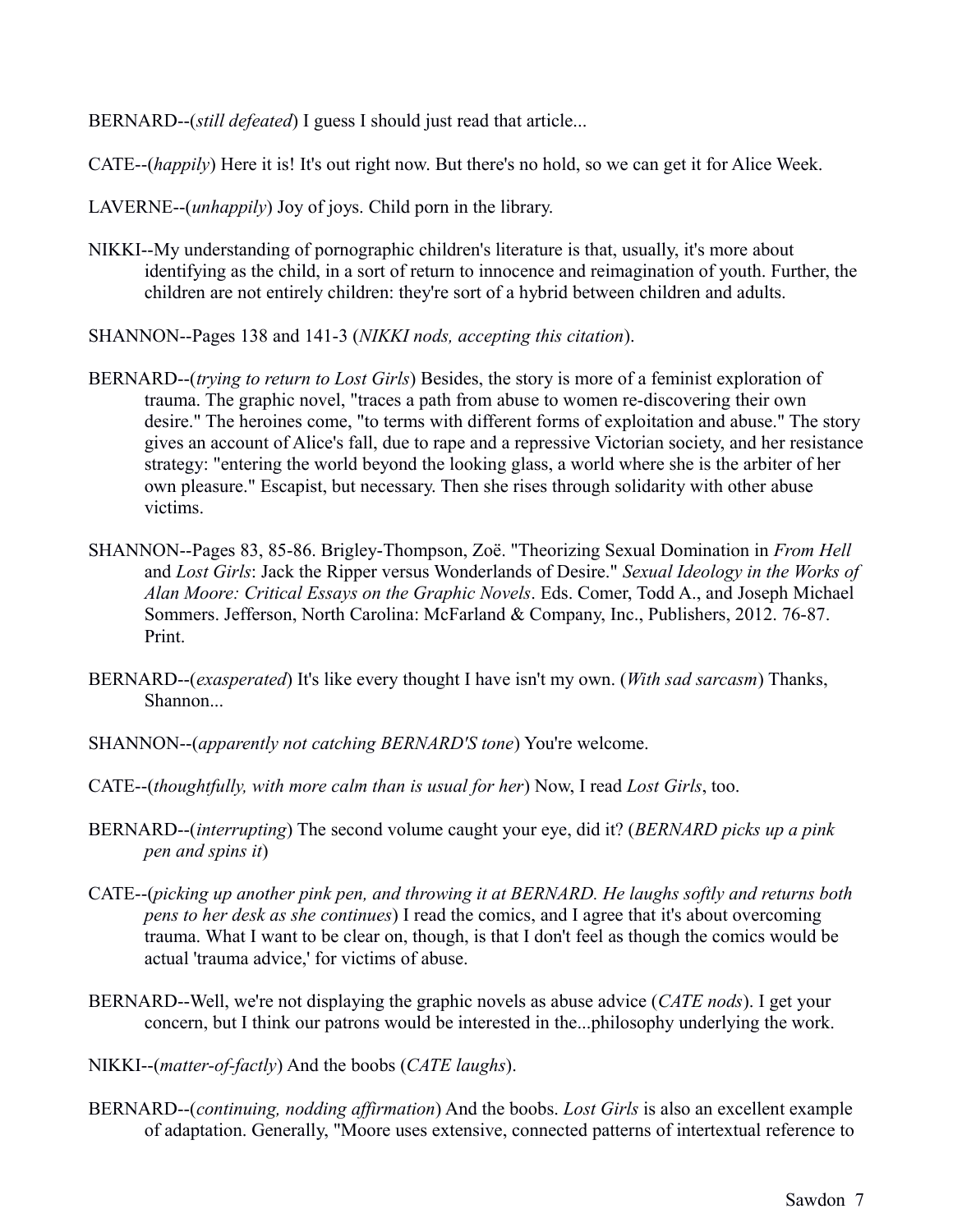nuance his work." In this adaptation, specifically, "the structure...recreates [the audience's] revisiting the memory of a text while experiencing a new version of a text] in narrative terms...In this way *Lost Girls* both is an adaptation and thematizes adaptation." The reflections used throughout the work are integral to this. "The narrative is structure in terms of characters reflecting on past sexual experiences," and "there is a literal mirror featured prominently throughout the narrative, most notably in the context of Alice's stories." It's both symbolic, and references the *Through the Looking-Glass* sequel.

- SHANNON--Pages 124-5, Dicecco, Nico. "Reflections on the Looking Glass: Adaptations as Sex and Psychosis in *Lost Girls*." The same anthology as the previous article, pages 124-35.
- (*BERNARD puts his face in his hands, and CATE smiles at him. CATE starts typing on her keyboard again*)
- BERNARD--(*after a moment, he collects himself and continues*) *Lost Girls* is a great study on both adaptation and metaphor, because of the complex and ambiguous uses of both. It's about storytelling, and the first line is even, "tell me a story." Soon after, Alice discusses her own theories of storytelling to another character: they have a brief conversation about mimesis, art reflecting reality and ideals. Alice even uses mirrors and adaptation as her coping mechanism. She escapes to this other world, or puts an idealized self there, to keep and interact with some portions of her innocence. It's probably a sign of her psychological collapse.
- SHANNON--Pages 128-9 and 132-34 (*BERNARD sighs heavily*).
- CATE--The anthology is also in the system. We'll have it for Alice Week, so we can display it with the series.
- NIKKI--(*nodding*) Good. I'll be back.
- (*NIKKI takes the pile of stationery and leaves through rear left*)
- LAVERNE--I wonder if Moore and Gebbie really had that much theoretical background to their work. I suspect that a lot of that stuff is just read into their work.
- BERNARD--(*starting to pace again*) I suspect they based their work on Angela Carter's work. She studied the Marquis de Sade, and read some feminist theories into his work. She believed that pornography could be used to serve women, and that Sade did, "promote a kind of sexual freedom," outside of reproductive ends. "*Lost Girls* [frees the] characters from their traditional bonds and [forges] new ones based on moral connections that do not require women or men to conform to despotic structures."
- SHANNON--Pages 138-9 (*BERNARD stops pacing and his shoulders sag*), Laity, K. A., "'Avast, Land-Lubbers!': Reading *Lost Girls* as a Post-Sadeian Text." Same anthology, pages 138-49.
- BERNARD--(*sighing, and continuing his pacing*) Well, I guess there's something to back up my thoughts. So it's clear that the authors used a medium usually dismissed to subvert and reclaim classic patriarchal pornographic norms. It attempts something like a moral pornography, complete with feminist bonds and a, "journey of confession and release." They relive, but reframe, their pasts as a sort of cathartic release and acceptance. *Lost Girls* really, "[dances] on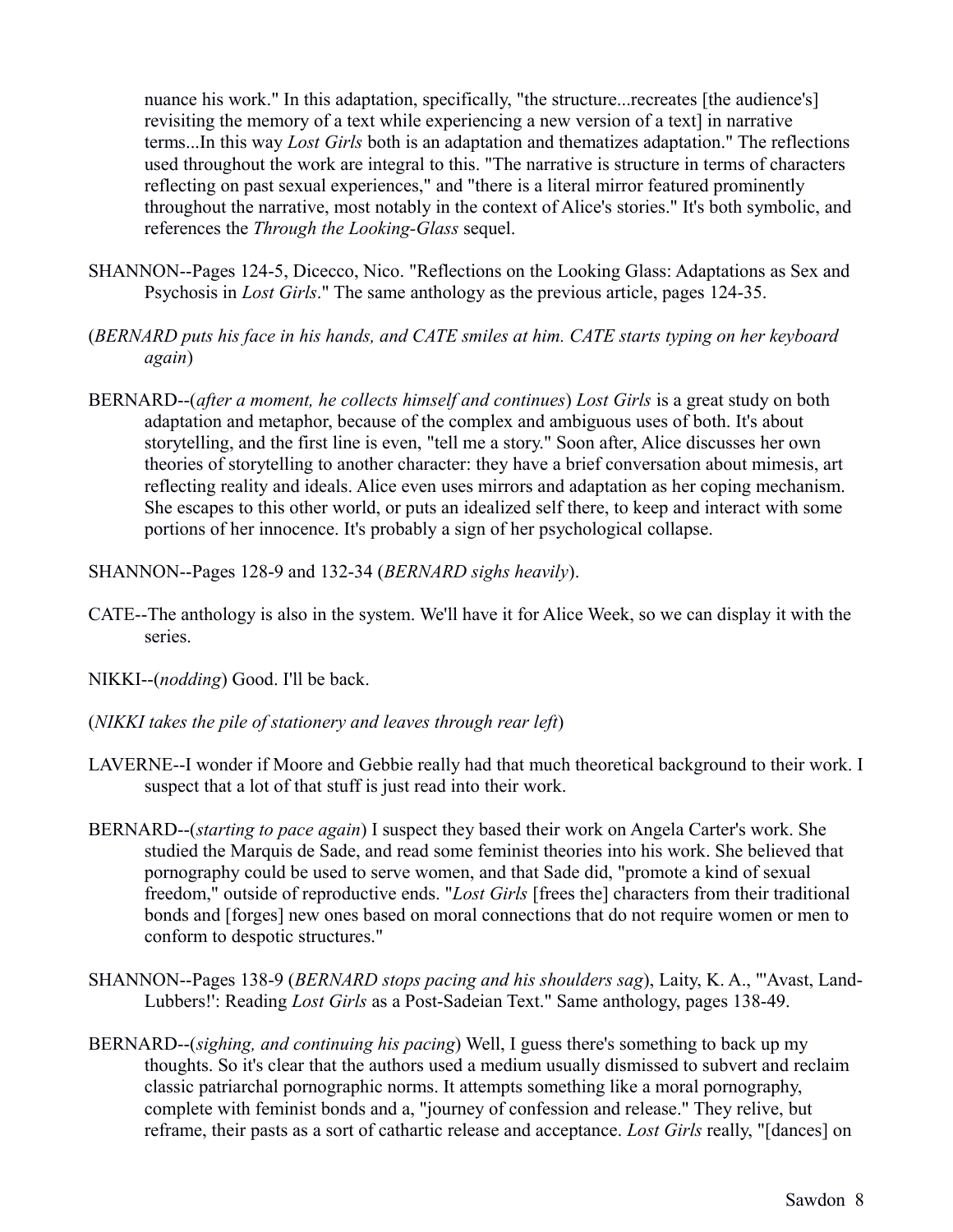the tightrope between art and pornography." I would argue that it succeeds at being both, although that may be debatable.

SHANNON--(*largely ignored*) Pages 139-40, and 145-7.

LAVERNE--(*incredulously*) You would masturbate to *Lost Girls*?

BERNARD--(*thoughtfully*) No. Not as such, but it certainly succeeds at being erotic, some images more than others. Very little of the pornography actually centres on the children, and the stuff that does is traumatic retellings. Besides, it's a graphic novel: pure ink images, with no children. "If we are to be truly free, we must be able to imagine with impunity things we would not actually wish to do without feeling fear or inhibition."

SHANNON--Page 148.

(*BERNARD crashes onto the couch, front left, dramatically splaying with one leg on the couch, the other on the ground. His arm covers his face*)

- BERNARD--I'm done with *Lost Girls*. It will be displayed. It contains a lot to think about. Though, it doesn't appear as any new ways to look at the text will come from me today. How about a film?
- (*NIKKI re-enters the set, from rear left, sans stationery. She takes note of BERNARD*)
- NIKKI--(*to BERNARD*) You look defeated.
- BERNARD--I am. *Lost Girls* and some articles will be displayed, but I can't seem to do anything but spout ideas from others.
- NIKKI--(*patting BERNARD, and resuming her previous spot leaning on the back of the couch*) Aw, don't worry. It's not like Moore is some underground figure. He's kinda popular. I heard something about a film?
- CATE--We were just getting there. We've got tons of Romance novels, a video game, a series of comics, and it would be good to also showcase a film.

NIKKI--(*hesitantly*) Well, one comes to mind...but, I don't really think it would be good for this.

CATE--(*always excited to hear about something offensive*) Ooo, do tell!

NIKKI--Well, it's a Czech film by Jan Švankmajer, called *Něco z Alenky*, or just *Alice*.

LAVERNE--Wow, those are a mouthful.

NIKKI--So, it's stop motion--

LAVERNE--(*interrupting*) Oh! I love stop motion!

NIKKI--(*continuing*) Taxidermy.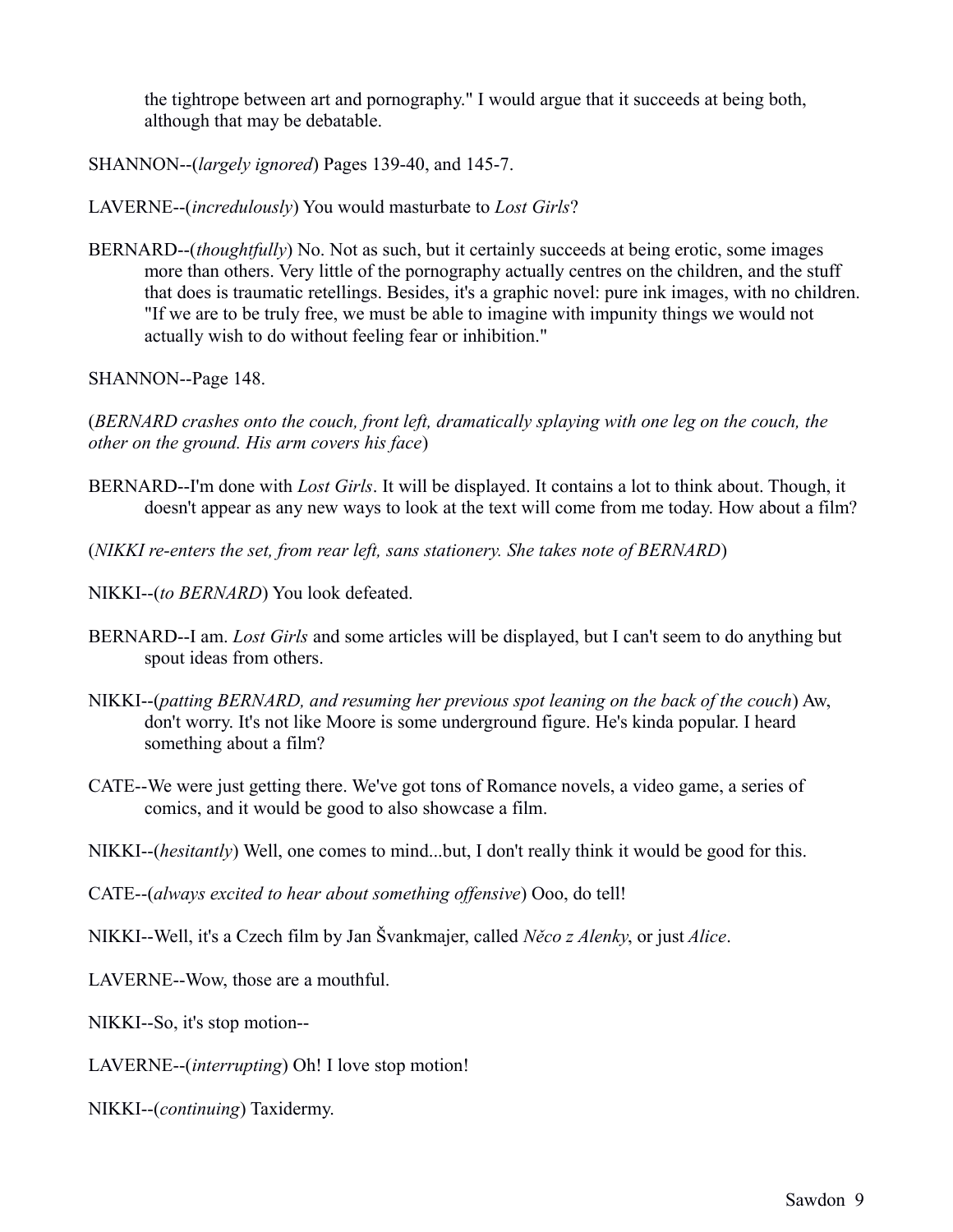(*Several seconds of silence pass*)

- CATE--(*shaking her head vigorously*) Nooope. Nope nope nope. Nope.
- BERNARD--(*surprised, removing his arm from his face*) Really? Taxidermy?
- NIKKI--(*hesitantly*) Well, I'm not certain that actual dead animals and skeletons--
- CATE--(*interrupting, physically turning around for a moment*) NOPE.
- NIKKI--(*continuing, still hesitantly*) Were actually used. But that was clearly the look they were going for. The film won an award at a film festival. There's also *Tideland*--a film by Terry Gilliam that was heavily influenced by *Alice's Adventures in Wonderland*.
- BERNARD--I've seen that one. Jeff Bridges gets preserved through taxidermy, and I think the Alice-y protagonist crawls inside him (*LAVERNE puts her hand over her mouth in shock and disgust*).
- CATE--(*mouth agape*) Nikki, seriously. What the hell is with you and the taxidermy suggestions?! I'm not going to look for those in the system, and I seriously doubt they'd be there anyways (*NIKKI shrugs in embarrassment*).
- BERNARD—(*thoughtfully*) I'm surprised there isn't some scholarship on taxidermy and the Alice phase space. I suppose it might be a sort of juxtaposition of the life and vitality found within the original story against the pseudo-life of the preserved dead. Or a comment on the conflicting youth of the characters and age of the story--Alice and the denizens of Wonderland preserved in time. They are continually re-stuffed and stitched back together by continual adaptation.
- CATE--(*wrinkling up her nose*) Ew. In any case, I have a much better suggestion: *Alice in Wonderland: an X-Rated Musical Comedy*, from 1976, directed by Bud Townsend.
- BERNARD--(*bolting up from his sitting position and pointing at CATE, both smiling*) I've seen that one! I love that musical! That's perfect! I have a copy at home!
- NIKKI--(*thinking*) I doubt that is in our system, either. But, I suppose we could display your copy, if you don't mind, Bernard. We can put a note on, telling people it's not for loan, but with enough interest we could prolly do a showing or purchase a copy.
- LAVERNE--I have my doubts that this film, or any other pornographic film, could have much fidelity to the original. (*Catching CATE jumping at the word "fidelity"*) Even if we have said that fidelity is only one of several ways to judge an adaptation.
- NIKKI--(*looking up at the ceiling*) Well, as I recall, the Beavis and Butthead porno, *Beaver & Buttface* by Buck Adams, had a neato way to show fidelity. In the original show Beavis would only look to the left or right, and Buttface was always faced the audience. The actors replicated this in the adaptation, and it stood out way more in live-action than it did in animation. So, directors and writers can have neat moments of fidelity, even in porn.

BERNARD--(*CATE and BERNARD are grinning from ear to ear*) So, you've seen *Beaver & Buttface*?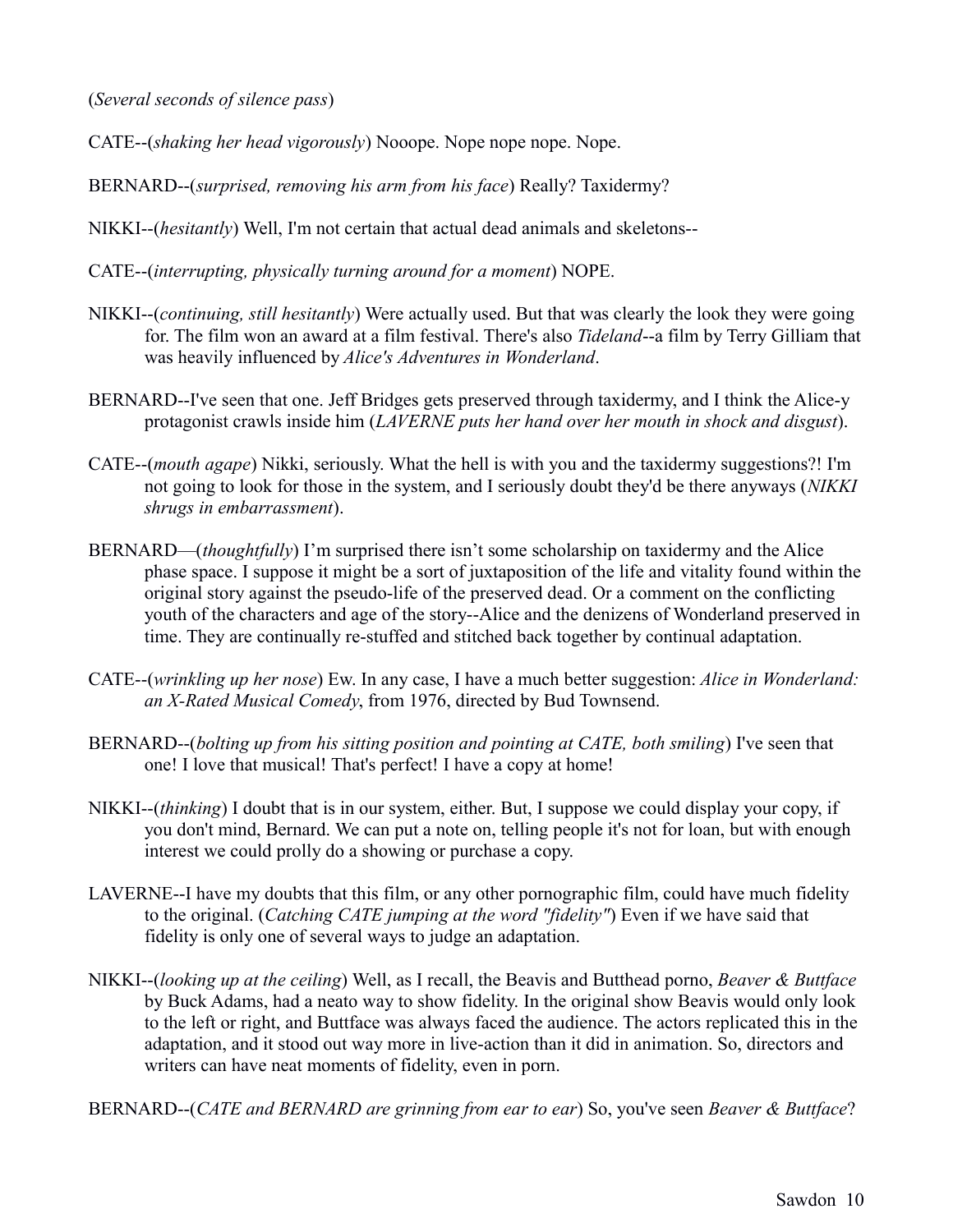- NIKKI--(*suddenly embarrassed*) I plead the fifth.
- CATE--(*jumping on this*) The fifth what? Sandwich at Tim Horton's? We're not in the 'States.
- (*BERNARD starts laughing*)
- BERNARD—(*calming down*)Well, this musical actually has an interesting way to remain true to the story. It follows Alice, a librarian--
- LAVERNE--(*with mock shock*) Oh, really? I cannot believe that anyone would accept a librarian as a person that promotes and engages in perversion.
- BERNARD--(*smiling at LAVERNE, but continuing*) She's a librarian that is sexually repressed, or at least unimaginative and inexperienced. She is in the library alone at night, lamenting, when the White Rabbit character leads her into the film's interpretation of Wonderland. Like the book, she goes from one scenario to the other, meeting some of the familiar characters: Mad Hatter, the Tweedles, the King and Queen, and so on (*BERNARD looks at SHANNON suspiciously, but when she doesn't say anything he looks somewhat smug*).
- CATE--I would say it's another sort of sort of feminist interpretation within the Alice phase space. It's about Alice's sexual growth: her becoming more comfortable with the sexual liberation that was popular in that era, as well as herself.
- NIKKI--I'm having trouble imagining a pornographic musical...
- BERNARD--Well, the genres have similarities. "Both musical numbers and sex scenes can be read as expressions of desire or fulfillment...The narrative aspects of both genres, endlessly ridiculed as being secondary to the musical numbers or sex scenes, are nonetheless intrinsic to the ways each genre resolves [the character's motivations]." People in the genres do not resolve their problems through realistic talking, but through fantastic expressions of song or sex.
- CATE--(*excited, standing up*) Oh! Wollman! (*The others look at CATE quizzically, even SHANNON, as she pulls out a hot pink book from the pile on her desk, and flips through it to a section she remembers*) Here it is, Wollman, Elizabeth L. This is, *Hard Times: The Adult Musical in 1970s New York City*. There's a chapter that discusses the Musical Fantasy a bit. You just quoted page 155 (*CATE sits back down; SHANNON returns to her work*).
- BERNARD--(*holding his hands over his heart, as if stabbed*) Et tu, Cartier? (*CATE laughs heartily, head thrown back, and NIKKI smiles*)
- LAVERNE--(*sarcastically*) Oh goodie. More scholarship praising pornography.
- CATE--(*still smiling*) Well, I wouldn't say this article is praising the film, particularly. I enjoyed the film more than the author seemed to. But, it's a good look at the film, which was apparently one of the first, or the first, (*reading from page 156*) "narrative, feature-length, pornographic adult musicals to be released as [a] commercial film." Wollman didn't view it as a particularly good feminist film, as she says on the same page: "it...serves as a testament to the fact that during the second wave, female empowerment was often easily conflated with the patriarchal ideals inherent in the sexual revolution." So, it has many of the same flaws and assumptions of the era.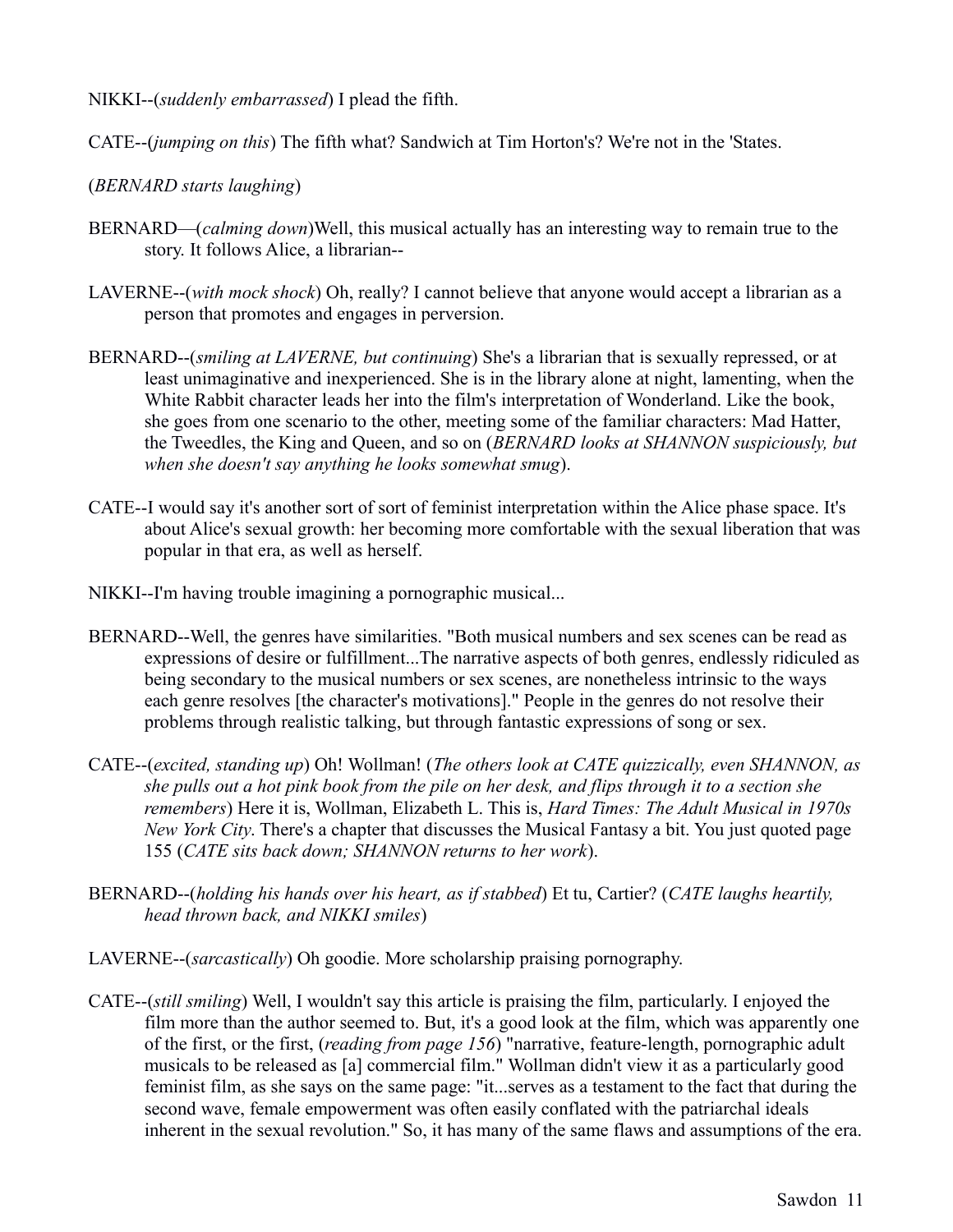Hell, Alice even starts exploring her own sexuality at the behest of her boyfriend, who feels sexually frustrated more than Alice seems to be.

- BERNARD--(*now standing up and stretching his arms up. While talking he wanders to CATE'S desk, takes his laptop, and returns to the couch with it)* The film is also hetero-normative. All of the scenes, whether masturbatory, one-on-one, or orgy, focus on the female or heterosexual actions, like a mainstream hetero porno would. That said, it seemed, to me, to have a pretty open view of sexuality that would not preclude homosexual or other sexual lifestyles. It's a lot of, "if it feels good, do it," sort of talk. The film may portray the patriarchal norms of sex, but is open to other ideas that they decided not to film (*BERNARD looks at CATE suspiciously, expecting a citation*).
- CATE--(*smiling*) Don't worry, Berny, it's not a long article. It spends most of the time going through the events depicted (*NIKKI also smiles at BERNARD; BERNARD tries not to look sullen*). A bit later, here on 158, Wollman says, "throughout the film...a sharp distinction is made between those who are sexually liberated and everyone else." It really looks down upon people that disagree with the sexual revolution, which is kind of problematic. It could probably be more respectful to people that are comfortable with asexuality or their own views of sexuality.
- BERNARD--(*nodding*) True...(*looking back fondly*) But the music is so hilarious. Wollman may think the film fails, but I think it's entertaining. It's not perfect, and someone could argue that, "[it] was too silly to function as a hard-core and to explicit to be taken seriously as a musical--"
- CATE--(*interrupting, happily*) Wollman does, page 176.
- BERNARD--(*groaning loudly, to the amusement of CATE and NIKKI. Leaving his laptop on the couch, BERNARD once again starts to pace front*) Wollman can argue that, but it was a worthwhile exploration into the world of musical pornos. Musical pornography, I firmly believe, should still be a popular thing. Further, it doesn't just slap Alice into a regular old porno--the film legitimately tries to find a place in the phase space. Like the original novel, the film follows Alice through a journey of self-discovery: there's an attempt to be empowering. It fails to have the depth of *Lost Girls* or the wit of Dodgeson's original, but it has a message and some laugh-out-loud lines. The characters are recognizably the characters of the novel, and there's an attempt to remain true to the character's interactions and dialogue--though, not always successfully.
- NIKKI--So, you think it's a film with heart.
- CATE--(*jumping on this, smiling to herself*) Among other organs.
- BERNARD--(*laughing with CATE, he sits down in his original chair between the desks*) Yes, it seems honest.
- LAVERNE--(*excitedly, and in a rush*) Oh shoot! It's almost quitting time! I have to rush to catch my bus! (*LAVERNE quickly works on her computer, shutting everything down, and grabbing a coat exits rear right as the others continue*)
- NIKKI--Okay, everyone start closing up shop. There's tons of work to do before we're done here at work (*NIKKI turns and starts to leave rear left*).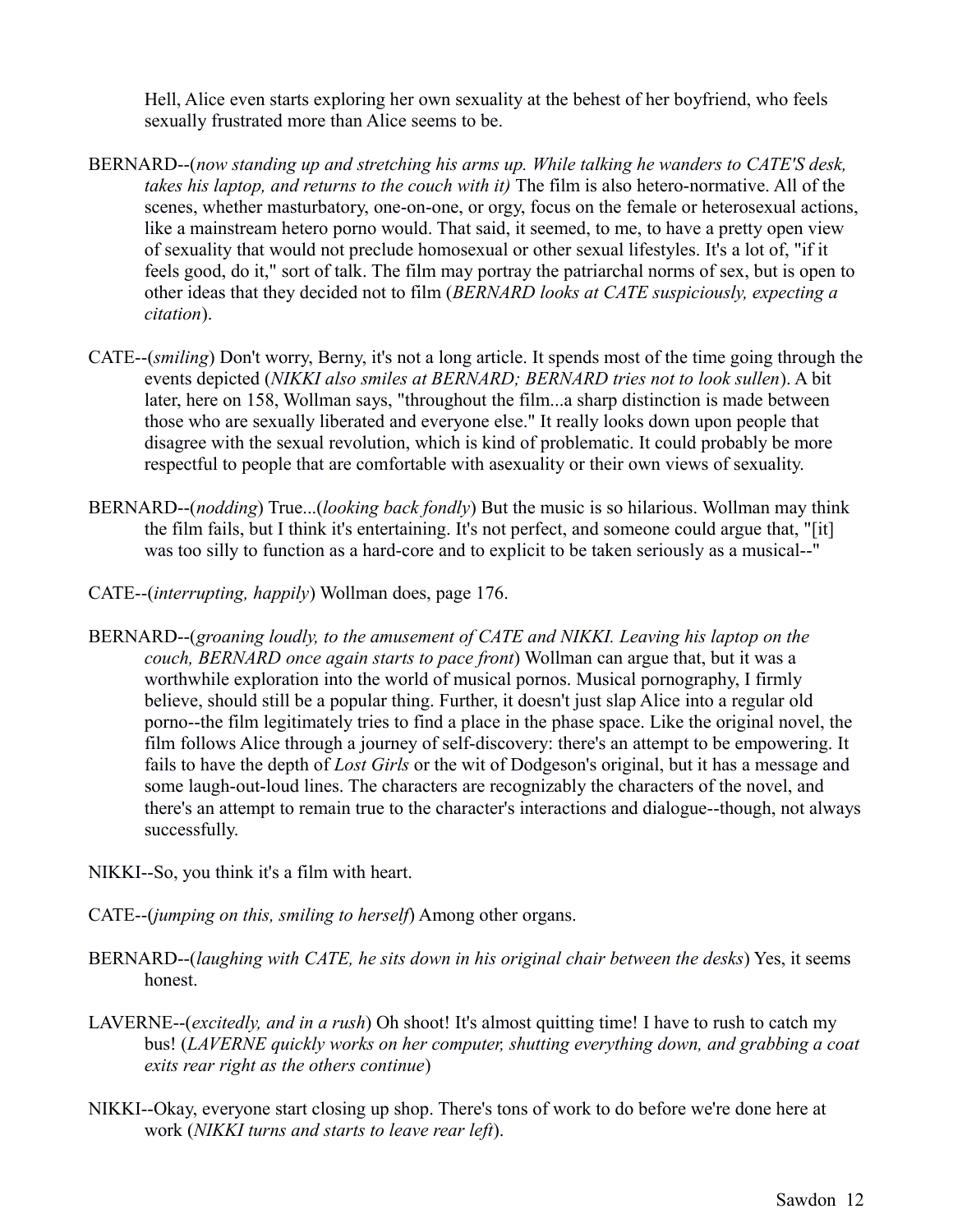- CATE--(*disheartened, starting shut down the computer*) Oh, I know it. When are you getting me that assistant?
- NIKKI--(*pausing at the door*) Just use Bernard (*exit*).
- CATE--(*smiling at BERNARD*) Hear that? You're now my personal assistant.
- BERNARD--(*standing, and grabbing his laptop from the couch*) You don't need an assistant, you need a therapist (*both laugh*). Ugh. I just realized that I've created even more work for myself with this adult Alice stuff.
- CATE--(*standing and smiling*) Of course you did. You're a diligent masochist--continually making your life harder for the benefit of the patrons (*CATE and BERNARD laugh*). Come on, let's go. G'night, Shannon!

(*CATE and BERNARD exit rear right*).

(*SHANNON puts the final book down on her pile, stretches, and exits with books and notes in tow*).

(*Curtain*)

## **Works Cited**

- Bennet, David. "The Postmodern Ends of Obscenity: Pornography, Self-Parody, and Aesthetics." *Southern Review: Communication, Politics & Culture* 37.1 (2004): 62-75. Print.
- Comer, Todd A., and Joseph Michael Sommers, eds. *Sexual Ideology in the Works of Alan Moore: Critical Essays on the Graphic Novels*. Jefferson, North Carolina: McFarland & Company, Inc., Publishers, 2012. Print.
- Mackey, Margaret. "Playing in the Phase Space: Contemporary Forms of Fictional Pleasure." *Signal* 88 (January 1999): 16-32. Print.
- Tribunella, Eric L. "From Kiddie Lit to Kiddie Porn: The Sexualization of Children's Literature." *Children's Literature Association Quarterly* 33.2 (2008): 135-155. Print.
- Tyler, Alison, ed. *Alison's Wonderland*. Don Mills, Ontario: Spice Books, 2010. Print.
- Wollman, Elizabeth L. *Hard Times: The Adult Musical in 1970s New York City*. New York, NY: Oxford University Press, 2013. Print.

## **Further Reading**

Booth, Paul. "Slash and Porn: Media Subversion, Hyper-Articulation, and Parody." *Continuum: Journal of Media & Cultural Studies* 28.3 (2014): 394-409. Print.